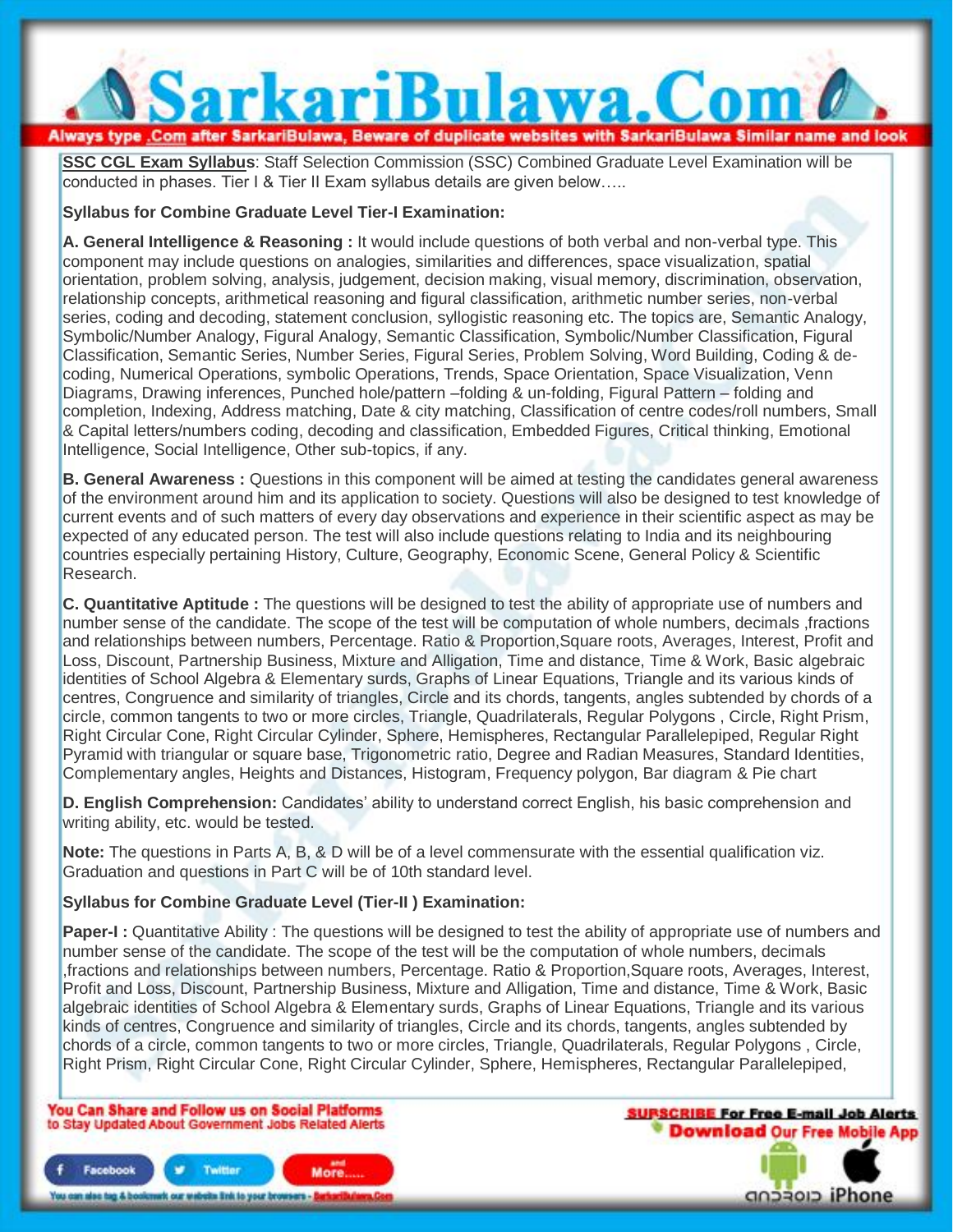Regular Right Pyramid with triangular or square base, Trigonometric ratio, Degree and Radian Measures, Standard Identities, Complementary angles, Heights and Distances, Histogram, Frequency polygon, Bar diagram & Pie chart

SarkariBulawa.Com

Always type .Com after SarkariBulawa, Beware of duplicate websites with SarkariBulawa Similar name and look

**Paper-II :** English Language & Comprehension: Questions in this components will be designed to test the candidate's understanding and knowledge of English Language and will be based on spot the error, fill in the blanks, synonyms, antonyms, spelling/detecting mis-spelt words, idioms & phrases, one word substitution, improvement of sentences, active/passive voice of verbs, conversion into direct/indirect narration, shuffling of sentence parts, shuffling of sentences in a passage, cloze passage & comprehension passage.

**Paper-III :** Statistics for Investigator Grade-II, Ministry of Statistics & Programme Implementation & Compiler in RGI. Collection Classification and Presentation of Statistical Data – Primary and Secondary data, Methods of data collection; Tabulation of data; Graphs and charts; Frequency distributions; Diagrammatic presentation of frequency distributions.

**Measures of Central Tendenc**y- Common measures of central tendency – mean median and mode; Partition values- quartiles, deciles, percentiles.

**Measures of Dispersion-** Common measures dispersion – range, quartile deviations, mean deviation and standard deviation;Measures of relative dispersion.

**Moments, Skewness and Kurtosis –** Different types of moments and their relationship; meaning of skewness and kurtosis; different measures of skewness and kurtosis.

**Correlation and Regression** – Scatter diagram; simple correlation coefficient; simple regression lines; Spearman's rank correlation; Measures of association of attributes; Multiple regression; Multiple and partial correlation (For three variables only).

**Probability Theory** – Meaning of probability; Different definitions of probability; Conditional probability; Compound probability; Independent events; Bayes' theorem. Random Variable and Probability Distributions – Random variable; Probability functions; Expectation and Variance of a random variable; Higher moments of a random variable; Binomial , Poisson, Normal and Exponential distributions; Joint distribution of two random variable (discrete).

**Sampling Theory** – Concept of population and sample; Parameter and statistic, Sampling and non-sampling errors; Probability and non-probability sampling techniques(simple random sampling, stratified sampling, multistage sampling, multiphase sampling, cluster sampling, systematic sampling, purposive sampling, convenience sampling and quota sampling); Sampling distribution(statement only); Sample size decisions. **Statistical Inference** – Point estimation and interval estimation, Properties of a good estimator, Methods of estimation (Moments method, Maximum likelihood method, Least squares method), Testing of hypothesis, Basic concept of testing, Small sample and large sample tests, Tests based on Z, t, Chi-square and F statistic, Confidence intervals.

**Analysis of Variance** – Analysis of one-way classified data and two-way classified data.

**Time Series Analysis** – Components of time series, Determinations of trend component by different methods, Measurement of seasonal variation by different methods.

**Index Numbers** – Meaning of Index Numbers, Problems in the construction of index numbers, Types of index number, Different formulae, Base shifting and splicing of index numbers, Cost of living Index Numbers, Uses of Index Numbers.

**Paper IV: General Studies (Finance and Economics)** for the post of Assistant Audit Officer in Indian Audit & Accounts Department under CAG.

**Part A: Finance and Accounts-(80 marks)**

**1. Fundamental principles and basic concept of Accounting.**

Financial Accounting: Nature and scope, Limitations of Financial Accounting, Basic concepts and Conventions, Generally Accepted Accounting Principles.

You Can Share and Follow us on Social Platforms to Stay Updated About Government Jobs Related Alerts